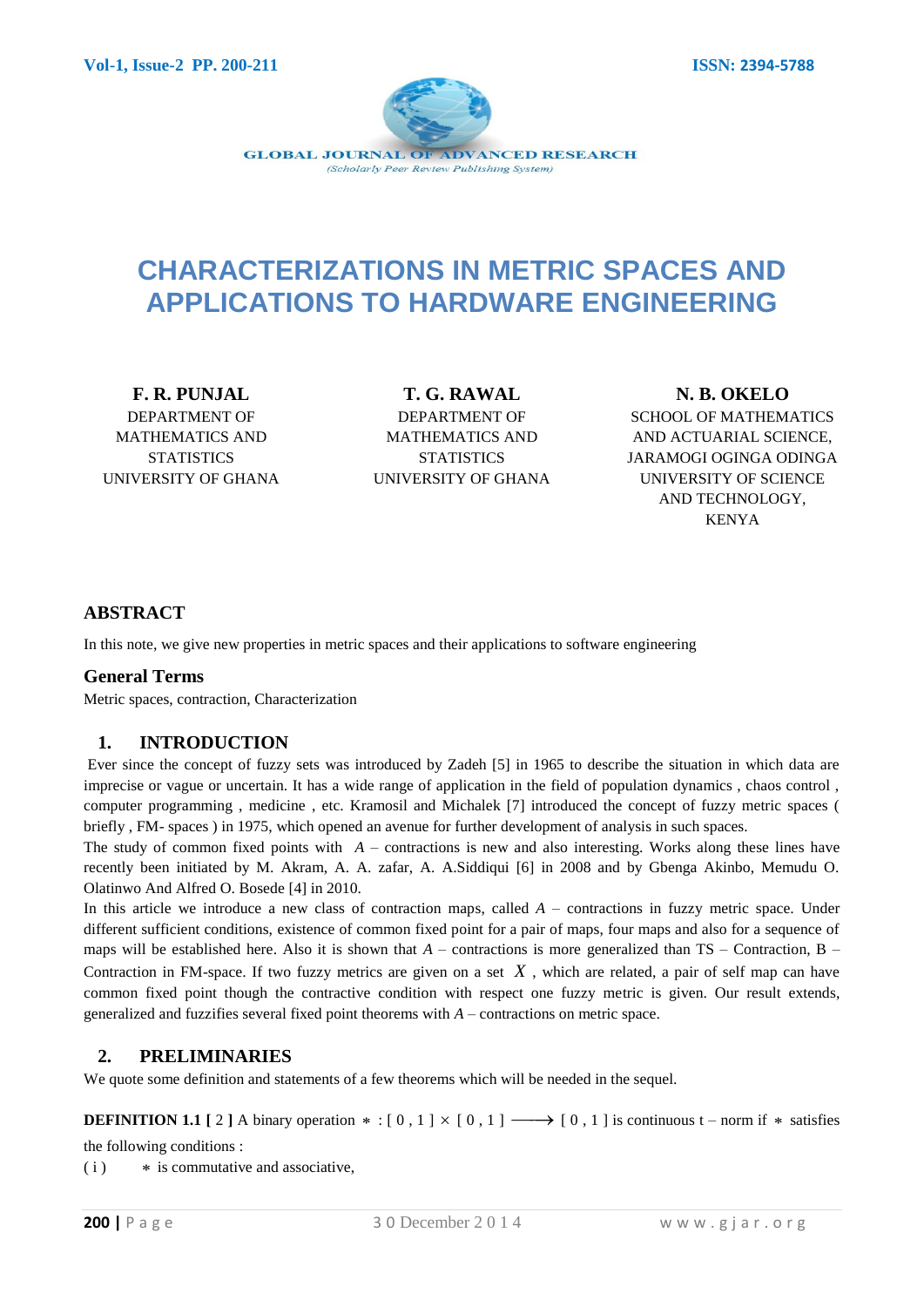

 $(iii)$ is continuous,

- $(iii)$  $a * 1 = a$  $\forall a \in [0, 1],$
- $(iv)$  $b \leq c * d$  whenever  $a \leq c, b \leq d$  and  $a, b, c, d \in [0, 1]$ .

**RESULT 1.2** [ 3 ] (a) For any  $r_1$ ,  $r_2 \in (0, 1)$  with  $r_1 > r_2$ , there exist  $r_3 \in (0, 1)$ 

such that  $r_1 * r_2 > r_2$ , (b) For any  $r_5 \in (0, 1)$ , there exist  $r_6 \in (0, 1)$  such that  $r_6 * r_6 \ge r_5$ .

**DEFINITION 1.3** [ 1 ] The 3-tuple  $(X, \mu, *)$  is called a non - Archimedean fuzzy metric space if *X* is an arbitrary

non-empty set,  $*$  is a continuous t - norm and  $\mu$  is a fuzzy set in  $X^2 \times (0, \infty)$  satisfying the following conditions :

(i) 
$$
\mu(x, y, t) > 0;
$$

(ii)  $\mu(x, y, t) = 1$  if and only if  $x = y$ ;

(iii) 
$$
\mu(x, y, t) = \mu(y, x, t);
$$

(iii) 
$$
\mu(x, y, t) = \mu(y, x, t);
$$
  
\n(iv)  $\mu(x, y, s) * \mu(y, z, t) \le \mu(x, z, \max\{s, t\});$ 

$$
\mu(x, y, \cdot) : (0, \infty) \to (0, 1] \text{ is continuous};
$$
  
for all  $x, y, z \in X$  and  $t, s > 0$ .

Note that  $\mu(x, y, t)$  can be thought of as the degree of nearness between *x* and *y* with respect to *t*.

**REMARK**: 1.4 In fuzzy metric space X, 
$$
\mu(x, y, \cdot)
$$
 is non–decreasing for all x,  $y \in X$  and  
 $\mu(x, y, t) \ge \mu(x, z, t) * \mu(z, y, t)$  for all x,  $y, z \in X$ ,  $t > 0$ .

That is, every non – Archimedean fuzzy metric space is also a fuzzy metric space.

**DEFINITION 1.5 [ 8 ]** A sequence  $\left\{ x_n \right\}_n$  in fuzzy metric space is said to converge to  $x \in X$  if and only if

 $\lim_{n \to \infty} \mu\left(x_n, x, t\right) = 1$  $\mu(x_n, x, t)$  $\lim_{n \to \infty} \mu(x_n, x, t) = 1.$ 

A sequence  $\left\{ x_n \right\}_n$  in fuzzy metric space is said to be a **Cauchy sequence** if and only if  $\lim_{n \to \infty} \mu\left(x_{n+p}, x_n, t\right) = 1$  $\lim_{n \to \infty} \mu\left(x_{n+p}, x_n, t\right) = 1.$ 

A fuzzy metric space  $(X, \mu, *)$  is said to be **complete** if and only if every Cauchy sequence in X is convergent in *X* .

Let R <sub>+</sub> denote the set of all non-negative real numbers and A be the set of all functions  $\alpha$  :  $R_+^3 \to R_+$  satisfying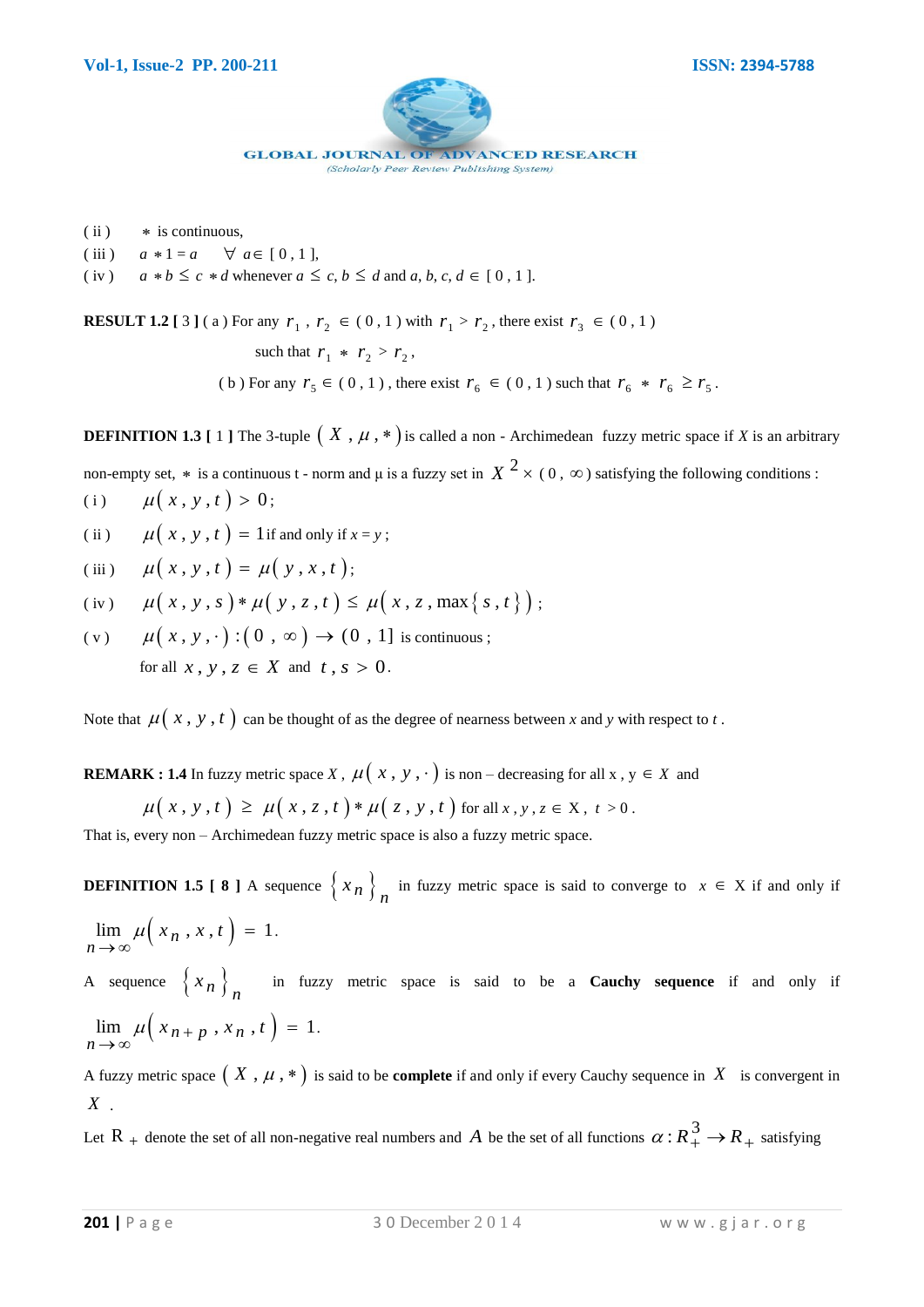

(i)  $\alpha$  is continuous on the set R $\frac{3}{4}$ .

(ii)  $ka \ge b$  for some  $k \in (0, 1)$  whenever  $a \ge a(a, b, b)$  or  $a \ge a(b, a, b)$  or  $a \ge \alpha (b, b, a)$  for all  $a, b \in R_+$ .

**DEFINITION 1.6 [9]** Let  $(X, \mu, *)$  be fuzzy metric space and  $T: X \rightarrow X$ . *T* is said to be TS – contractive mapping if there exists  $k \in (0, 1)$  such that

 $k \mu(T x, T y, t) \geq \mu(x, y, t) \quad \forall t > 0.$ 

**DEFINITION 1.7** Let  $(X, \mu, *)$  be fuzzy metric space  $T: X \to X$ . *T* is said to be *B* – contractive mapping if there exists  $k \in (0, 1)$  such that **DEFINITION 1.7** Let  $(X, \mu, *)$  be fuzzy metric space  $T : X \to X$ . *I* is said to be  $B$  – contract<br>there exists  $k \in (0, 1)$  such that<br> $k \mu(Tx, Ty, t) \ge \min\{ \mu(x, Tx, t), \mu(y, Ty, t) \} \forall x, y \in X$  and  $t > 0$ .

**DEFINITION 1.8** A self- map  $T$  on a non – Archimedean fuzzy metric space  $X$ , is said to be  $A$  – Contraction if it satisfies the condition:

 $\mu(T x, T y, t) \ge \alpha \big( \mu(x, y, t) , \mu(x, T x, t) , \mu(y, T y, t) \big)$ 

for all  $x, y \in X$  and some  $\alpha \in A$ .

### **3. COMPARISON OF** *A* **– CONTRACTION WITH SOME OTHER CONTRACTIONS**

**THEOREM 3.1** Every TS - Contraction is an  $A$  – Contraction on non – Archimedean fuzzy metric space  $(X, \mu, *)$ , where  $a * b = \min\{a, b\} \forall a, b \in [0, 1]$ 

**PROOF.** Assume that *T* on the non – Archimedean fuzzy metric space  $X$  is TS – Contraction. Define  $\alpha$ :  $R_+^3 \to R_+$ by  $\alpha(u, v, w) = \frac{1}{l} \min \{v, w\}$  $u, v, w$  =  $\frac{1}{k} \min \{ v, w \}$  $\alpha(u, v, w) = \frac{1}{k} \min\{v, w\}$  for all  $u, v, w \in R_+$  with some fixed  $k \in (0, 1)$ . Next we show that  $\alpha \in A$ .

 $(i)$  Clearly  $\alpha$  is Continuous.

(ii) If  $u \ge \alpha(u, v, v)$  then  $u \ge \frac{1}{t} \min\{v, v\}$  $u \geq \frac{1}{l} \min \{v, v\} = \frac{v}{l}$  $\frac{1}{k}$  min {  $v$  ,  $v$  } =  $\frac{1}{k}$  $\geq \frac{1}{l} \min \{v, v\} = \frac{v}{l}$ . If  $u \ge \alpha(v, u, v)$  then  $u \ge \frac{1}{x} \min\{u, v\}$  $u \geq \frac{1}{l} \min \{ u, v \} = \frac{v}{l}$  $\frac{1}{k}$  min {  $u$  ,  $v$  } =  $\frac{1}{k}$  $\geq \frac{1}{l} \min \{ u, v \} = \frac{v}{l}$ . So that  $ku \geq v$ .

Similarly, if  $u \ge \alpha(v, v, u)$  then  $ku \ge v$ .

So we deduce that  $\alpha \in A$ . Further, since T is a TS - Contraction, there exists  $k \in (0, 1)$  such that

 $k \mu(T x, T y, t) \ge \mu(x, y, t)$  for all  $t > 0$ .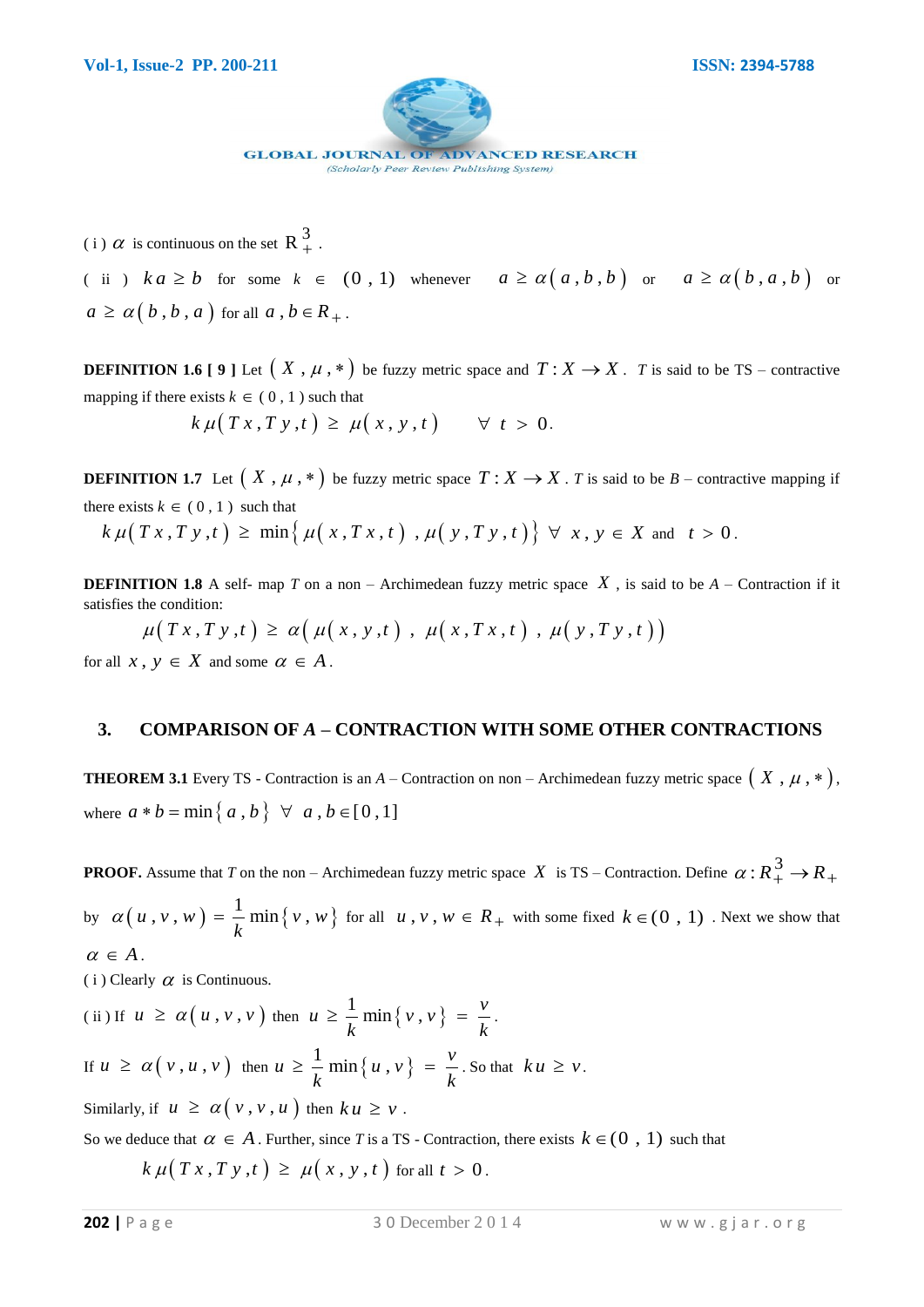

**PROBAL SOLUATE** A. 
$$
S = \{x, y, t\} \in \mathbb{Z}
$$
 A.  $S = \{x, y, t\} \in \mathbb{Z}$  A.  $S = \{x, y, t\} \in \mathbb{Z}$  A.  $S = \{x, y, t\} \in \mathbb{Z}$  A.  $S = \{x, y, t\} \in \mathbb{Z}$  A.  $S = \{x, y, t\} \in \mathbb{Z}$  A.  $S = \{x, y, t\} \in \mathbb{Z}$  A.  $S = \{x, y, t\} \in \mathbb{Z}$  A.  $S = \{x, y, t\} \in \mathbb{Z}$  A.  $S = \{x, y, t\} \in \mathbb{Z}$  A.  $S = \{x, y, t\} \in \mathbb{Z}$  A.  $S = \{x, y, t\} \in \mathbb{Z}$  A.  $S = \{x, y, t\} \in \mathbb{Z}$  A.  $S = \{x, y, t\} \in \mathbb{Z}$  B.  $S = \{x, y, t\} \in \mathbb{Z}$  A.  $S = \{x, y, t\} \in \mathbb{Z}$  B.  $S = \{x, y, t\} \in \mathbb{Z}$  B.  $S = \{x, y, t\} \in \mathbb{Z}$  B.  $S = \{x, y, t\} \in \mathbb{Z}$  B.  $S = \{x, y, t\} \in \mathbb{Z}$  B.  $S = \{x, y, t\} \in \mathbb{Z}$  B.  $S = \{x, y, t\} \in \mathbb{Z}$  B.  $S = \{x, y, t\} \in \mathbb{Z}$  B.  $S = \{x, y, t\} \in \mathbb{Z}$  C.  $S = \{x, y, t\} \in \mathbb{Z}$  A.  $S = \{x, y, y\} \in \mathbb{Z}$ 

**THEOREM 3.2** Every  $B$  – Contraction is an A – Contraction on non – Archimedean fuzzy metric space  $(X, \mu, *)$ , where  $a * b = \min\{a, b\} \ \forall \ a, b \in [0, 1]$ .

**PROOF.** Assume that *T* on the non – Archimedean fuzzy metric space *X* is B – Contraction.  $\alpha: R_+^3 \to R_+$  by  $(u, v, w) = \frac{1}{l} \min \{v, w\}$  $u, v, w$  =  $\frac{1}{k} \min \{ v, w \}$  $\alpha(u, v, w) = \frac{1}{k} \min\{v, w\}$  for all  $u, v, w \in R_+$  with some fixed  $k \in (0, 1)$ . From the proof of the above theorem, we see that  $\alpha \in A$ .

Further, since  $T$  is a  $B -$ Contractive, we get

From the proof of the above theorem, we see that  $\alpha \in A$ .<br>
Further, since T is a B – Contractive, we get<br>  $k \mu(T x, T y, t) \ge \min \{ \mu(x, Tx, t) , \mu(y, Ty, t) \} \forall x, y \in X$  and  $t > 0$  $\Rightarrow$   $\mu(T x, T y, t) \geq \alpha \left( \mu(x, y, t), \mu(x, Tx, t), \mu(T y, y, t) \right)$ This completes the proof.

### **4. SOME FIXED POINT THEOREMS USING** *A* **– CONTRACTIONS :**

In this section, we give some results on fixed points of *A* – Contractions.

Let  $F$ ,  $G$ ,  $S$  and  $T$  be self – maps of a fuzzy metric space  $X$  satisfying

$$
SX \subseteq FX; TX \subseteq GX.
$$
 (1)

Then for any point  $x_0 \in X$ , we can find points  $x_1, x_2, \dots$ , all in  $X$ , such that<br>  $S x_0 = F x_1$ ,  $T x_1 = G x_2$ ,  $S x_2 = F x_3$ ,  $\cdots$ .

$$
Sx_0 = Fx_1
$$
,  $Tx_1 = Gx_2$ ,  $Sx_2 = Fx_3$ , ...

Therefore, by induction, we can define a sequence  $\left\{ y_n \right\}_n$  in *X* as  $y_n = S x_n = F x_{n+1}$ , when *n* is even and  $y_n = Tx_n = Gx_{n+1}$ , when *n* is odd, where  $n = 0, 1, 2, \cdots$ .

The following theorem establishes existence of coincidence and unique common fixed point of  $F$ ,  $G$ ,  $S$  and  $T$  where the union of the ranges of  $F$  and  $G$  is required to be complete. The set of coincidence points of  $T$  and  $F$  is denoted by  $C(T, F)$ , and the set of natural numbers denoted by  $N$  .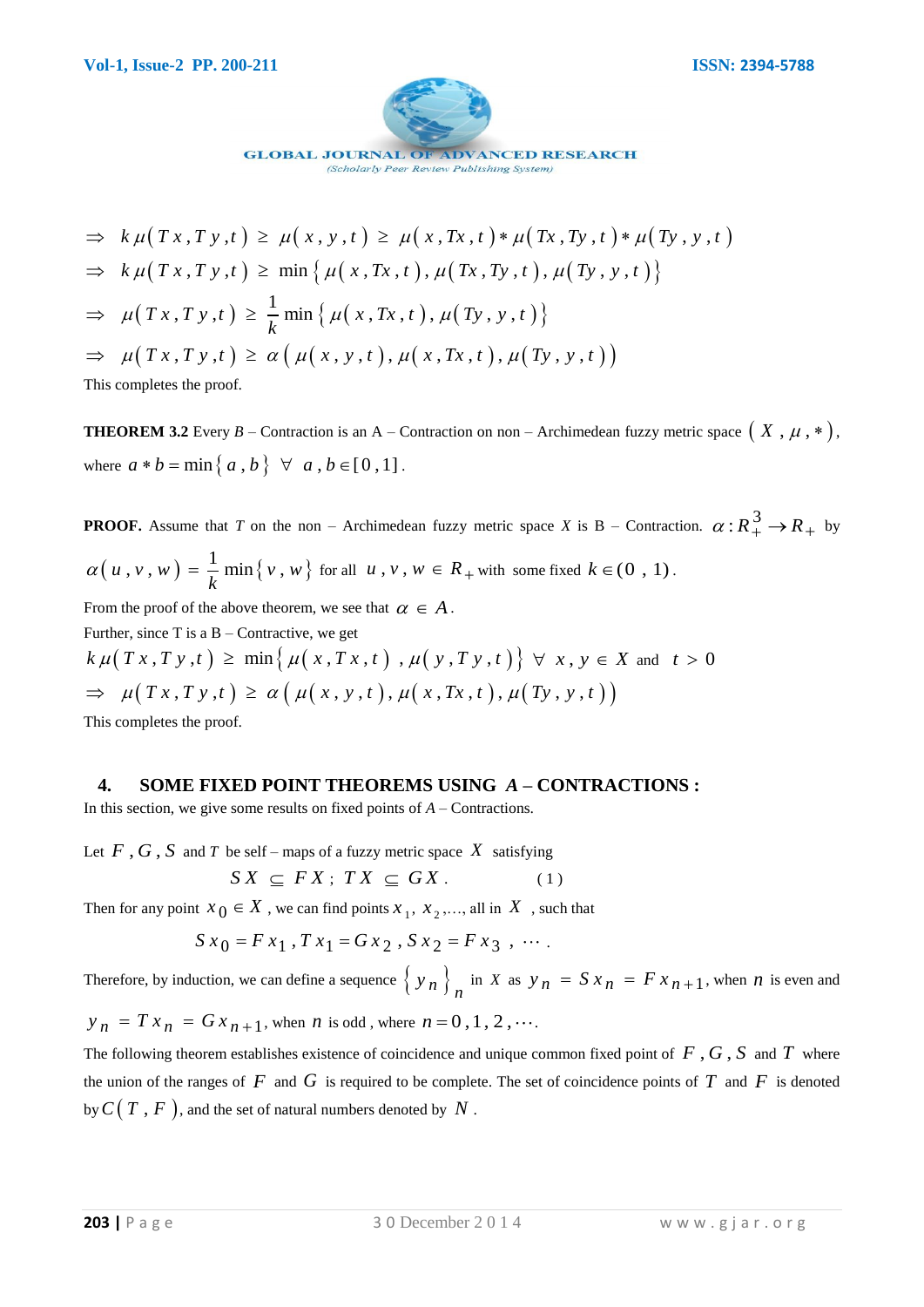

**THEOREM 4.1** Let  $F$ ,  $G$ ,  $S$  and  $T$  be self-maps of a non - Archimedean fuzzy metric space  $X$  satisfying (1) and for all  $x, y \in X$ 

 $\mu(Sx, Ty, t) \ge \alpha(\mu(Gx, Fy, t), \mu(Gx, Sx, t), \mu(Fy, Ty, t))$  ... (2) where  $\alpha \in A$ . Suppose  $FX \cup GX$  is a complete subspace of X, then the sets  $C(T, F)$  and  $C(S, G)$  are

nonempty. Suppose further that  $(T, F)$  and  $(S, G)$  are weakly compatible, then  $F, G, S$  and  $T$  have a unique common fixed point.

PROOF. Assuming 
$$
n \in N
$$
 is even, then  
\n
$$
\mu(y_n, y_{n+1}, t) = \mu(Sx_n, Tx_{n+1}, t)
$$
\n
$$
\geq \alpha \Big( \mu\Big( Gx_n, Fx_{n+1}, t \Big), \mu\Big( Gx_n, Sx_n, t \Big), \mu\Big( Fx_{n+1}, Tx_{n+1}, t \Big) \Big)
$$
\n
$$
= \alpha \Big( \mu\Big( y_{n-1}, y_n, t \Big), \mu\Big( y_{n-1}, y_n, t \Big), \mu\Big( y_n, y_{n+1}, t \Big) \Big)
$$
\n
$$
\Rightarrow k \mu\Big( y_n, y_{n+1}, t \Big) \geq \mu\Big( y_{n-1}, y_n, t \Big)
$$

On the other hand, assuming 
$$
n \in N
$$
 is odd,  
\n
$$
\mu(y_n, y_{n+1}, t) = \mu(Tx_n, Sx_{n+1}, t)
$$
\n
$$
\geq \alpha \Big( \mu\Big( Gx_{n+1}, Fx_n, t \Big), \mu\Big( Gx_{n+1}, Sx_{n+1}, t \Big), \mu\Big( Fx_n, Tx_n, t \Big) \Big)
$$
\n
$$
= \alpha \Big( \mu\Big( y_n, y_{n-1}, t \Big), \mu\Big( y_n, y_{n+1}, t \Big), \mu\Big( y_{n-1}, y_n, t \Big) \Big)
$$
\n
$$
\Rightarrow k \mu\Big( y_n, y_{n+1}, t \Big) \geq \mu\Big( y_{n-1}, y_n, t \Big)
$$

Thus whether n is odd or even, we have  
\n
$$
\Rightarrow \mu\left(\gamma_n, \gamma_{n+1}, t\right) \ge \frac{1}{k} \mu\left(\gamma_{n-1}, \gamma_n, t\right) \text{ for some } k \in (0, 1).
$$
\nInductively, we have

Inductively, we have

Inductively, we have  
\n
$$
\Rightarrow \mu(y_n, y_{n+1}, t) \ge \frac{1}{k^n} \mu(y_0, y_1, t)
$$
\n
$$
\Rightarrow \lim_{n \to \infty} \mu(y_n, y_{n+1}, t) = 1
$$

Observe that  $\{y_n\}$  is contained in  $FX \cup GX$ . We now verify that  $\{y_n\}$  is Cauchy sequence.  $\mu\big(\,y_n\,,y_{n+p}\,,t\,\big)\geq\mu\big(\,y_n\,,y_{n+1}\,,t\,\big)\,*\,\cdots\,*\mu\big(\,y_{n+p-1}\,,y_{n+p}\,,t\,\big)$  $\left(\lim_{n \to \infty} \mu\left(y_n, y_{n+1}, t\right) * \cdots\right)$ <br>  $\lim_{n \to \infty} \mu\left(y_n, y_{n+p}, t\right) \ge 1 * \cdots * 1 = 1$  $\lim_{x\to\infty}\mu(x)$  $μ(y_n, y_{n+p}, t) ≥ μ(y_n, y_{n+1}, t) * … * μ($ <br>
⇒ lim  $μ(y_n, y_{n+p}, t) ≥ 1 * … * 1 = 1$  $\lim_{n \to \infty} \mu\left(y_n, y_{n+p}, t\right) = 1$  $\lim_{x\to\infty}\mu\Big($  $\Rightarrow \lim_{n \to \infty} \mu(y_n, y_{n+p}, t) = 1$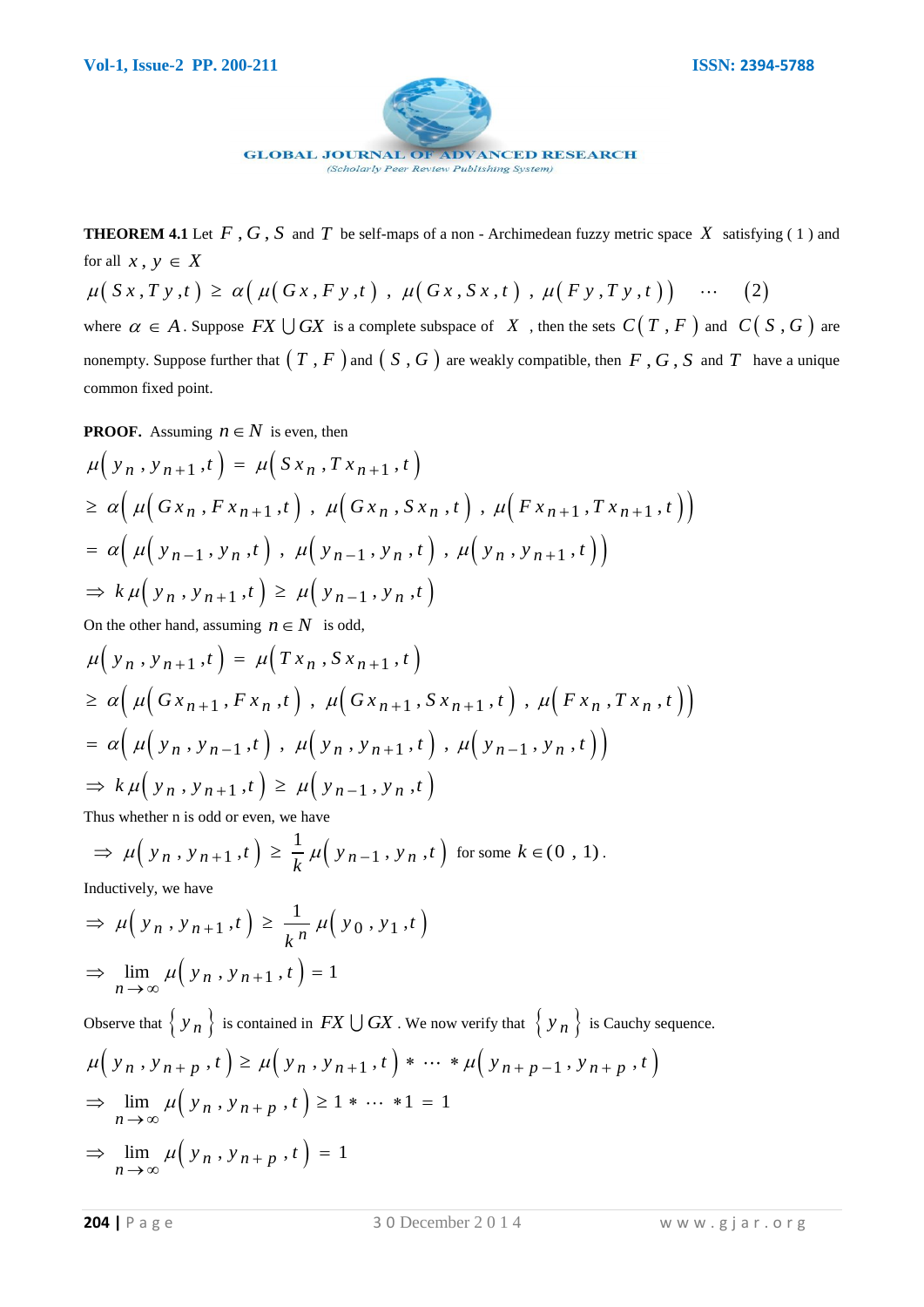

Therefore  $\{y_n\}$  is Cauchy and  $FX \cup GX$  is complete, there exists a point  $p \in FX \cup GX$  such that  $\lim_{x\to\infty} y_n$  $y_n = p$  $\rightarrow \infty$  $=p$ . Without loss of generality, let  $p \in GX$ . It means we can find a point  $q \in X$  such that  $p = Gq$ . Putting  $x = q$ ,  $y = x_m$ , *m* is odd, in to (2) yields  $\mu(Sq, Tx_m, t) \ge \alpha\left(\mu\big(Gq, Fx_m, t\big), \mu\big(Gq, Sq, t\big), \mu\big(Fx_m, Tx_m, t\big)\right)$  $\Rightarrow \mu(S q, y_m, t) \ge \alpha(\mu(P, y_{m-1}, t), \mu(P, S q, t), \mu(Y_{m-1}, y_m, t))$ Letting  $m \rightarrow \infty$ , recalling that  $\alpha$  is continuous on  $R^3_+$ , we obtain  $\mu(Sq, p, t) \geq \alpha(\mu(p, p, t), \mu(p, Sq, t), \mu(p, p, t))$  $\Rightarrow \mu(Sq, p, t) \geq \alpha(1, \mu(p, Sq, t), 1)$  $\Rightarrow k \mu(Sq, p, t) \geq 1$  $\Rightarrow \mu(Sq, p, t) = 1$ . Consequently,  $p = Sq$ . From  $S X \subseteq F X$  we know that there exists a point  $u \in X$  such that  $F u = S q = p = G q$ . Choosing  $x = q$ ,  $y = u$ , (2) gives From  $S X \subseteq FX$  we know that there exists a point  $u \in X$  such that  $Fu = Sq = p =$ <br>Choosing  $x = q$ ,  $y = u$ , (2) gives<br> $\mu(S q, Tu, t) \ge \alpha (\mu(G q, Fu, t)$ ,  $\mu(G q, S q, t)$ ,  $\mu(F u, Tu, t))$  $\mu(Sq, Tu, t) \ge \alpha(\mu(Gq, Fu, t)), \mu(Gq)$ <br>  $\Rightarrow \mu(p, Tu, t) \ge \alpha(1, 1, \mu(p, Tu, t))$  $\Rightarrow k \mu(p, Tu, t) \geq 1$  $\Rightarrow \mu(p, Tu, t) = 1$ . Consequently,  $p = Tu$ . Hence,  $F u = T u = p = S q = G q$ . This proves the first part of the theorem. Now suppose  $(T, F)$  and  $(S, G)$  are weakly compatible pairs, then  $F$  and  $T$  commute at  $u$ , and  $G$  and  $S$ commute at  $q$  so that *F P* = *F F u* = *F T u* = *T F u* = *T p* and *S p* = *S S q* = *S G q* = *G S q* = *G p*  $\cdots$  (3)

$$
F p = F F u = FT u = TF u = T p \text{ and } S p = SS q = SG q = GS q = G p \cdots (3)
$$
  
Now with  $x = p$ ,  $y = u$ , (2) and (3) yield  

$$
\mu(S p, Tu, t) \ge \alpha (\mu(G p, Fu, t), \mu(G p, S p, t), \mu(F u, Tu, t))
$$

$$
\Rightarrow \mu(S p, p, t) \ge \alpha (\mu(S p, p, t), 1, 1)
$$

$$
\Rightarrow k \mu(S p, p, t) \ge 1 \Rightarrow \mu(S p, p, t) = 1 \Rightarrow p = S p = G p.
$$
  
In a similar way, letting  $x = y = p$ , (2) and (3) yield  $p = T p = F p$ .  
Thus,  $S p = G p = p = F p = T p$ .  
Finally, we show that p is unique in X.  
Suppose z is another common fixed point of the four maps. Then putting  $x = z$ ,  $y = p$  in (2), we have

 $\mu(S_{\mathcal{Z}}, T p, t) \geq \alpha \big( \mu(G_{\mathcal{Z}}, F p, t) \big)$ ,  $\mu(G_{\mathcal{Z}}, S_{\mathcal{Z}}, t)$ ,  $\mu(F p, T p, t)$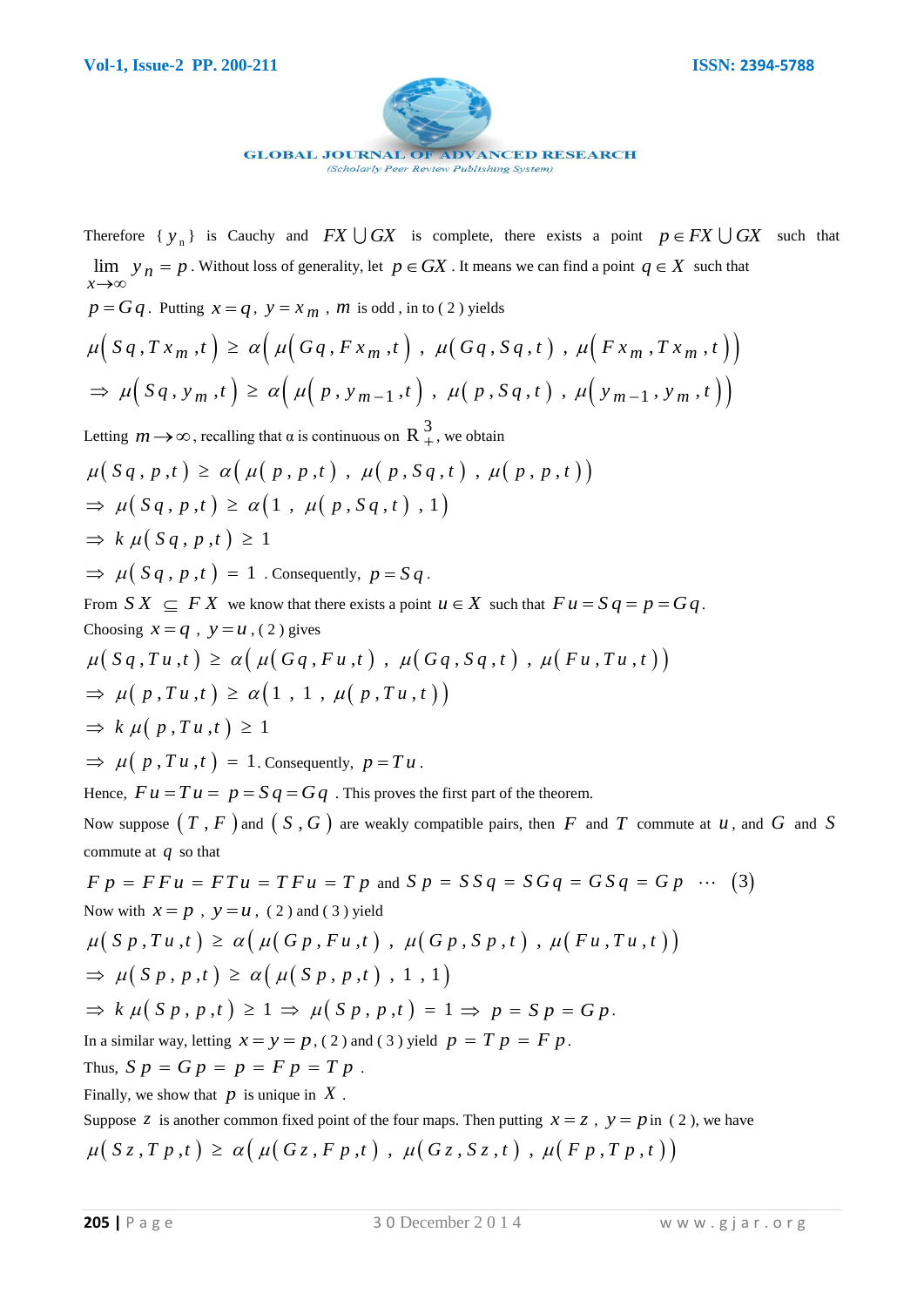

$$
\Rightarrow \mu(z, p, t) \ge \alpha(\mu(z, p, t), 1, 1)
$$
  
\n
$$
\Rightarrow \mu(z, p, t) = 1 \Rightarrow z = p.
$$
  
\nThis completes the proof.

This completes the proof.

**CORROLARY 4.2** Let S and T be self-maps of a non - Archimedean fuzzy metric space X, satisfying  $\mu(S x, T y, t) \ge \alpha(\mu(x, y, t), \mu(x, S x, t), \mu(y, T y, t))$ 

where  $\alpha \in A$  and for all  $x, y \in X$ . Then S and T have a unique common fixed point.

**THEOREM 4.3** Let F, G, S and T be self-maps of a non - Archimedean fuzzy metric space X, and let  $\{S_n\}$ and  $\left\{ T_n \right\}$  be sequences on S and T satisfying

 $S_n X \subseteq FX; T_n X \subseteq GX, n=1, 2, \cdots$  (4)

and for all  $x, y \in X$ ,

$$
S_n X \subseteq FX; T_n X \subseteq GX, n=1, 2, \cdots
$$
\n
$$
\text{and for all } x, y \in X,
$$
\n
$$
\mu\Big(S_i x, T_j y, t\Big) \ge \alpha\Big(\mu\Big(Gx, F y, t\Big), \mu\Big(Gx, S_i x, t\Big), \mu\Big(F y, T_j y, t\Big)\Big) \cdots (5)
$$
\n
$$
\text{where } \alpha \in A. \text{ Suppose } FX \cup GX \text{ is a complete subspace of } X \text{, then for each } n \in N,
$$
\n
$$
(i) \text{ the sets } C\Big(F, T_n\Big) \text{ and } C\Big(G, S_n\Big) \text{ are nonempty.}
$$

Further, if  $T_n$  commutes with  $F$  and  $S_n$  commutes with  $G$  at their coincidence points, then

(ii)  $F$ ,  $G$ ,  $S_n$  and  $T_n$  have a unique common fixed point.

 $\begin{aligned} &\Rightarrow \mu\big(\,z,\,\rho\,,t\,\big)\, \geq\, a\Big(\,\mu\big(\,z,\,\rho\,,t\,\big)\, \, ,\, 1\ ,\, 1\,\big) \\[1ex] \end{aligned} \hskip1cm \begin{aligned} &\Rightarrow \mu\big(\,z,\,\rho\,,t\,\big)\, \, ,\, 1\leq z\leq p \big.\right. \\[2ex] &\text{This completes the proof} \\ \end{aligned} \hskip1cm \begin{aligned} &\text{OnRROLERM 4 2 1.4 5 8 804 7 10 x 834 maps of a non-Achimolton fuzzy matrix space $X$ , satisfying}\\ &\mu\$ **PROOF.** For any arbitrary  $x_0 \in X$  and  $n = 0, 1, 2, \cdots$ , following a similar argument as in the beginning of this section, we can define a sequence  $\left\{ y'_n \right\}_n$  in *X* as  $y'_n = S_n x_n = F x_{n+1}$ , when *n* is even and  $y'_n = T_n x_n = G x_{n+1}$ , when *n* is odd, where  $n = 0, 1, 2, \dots$ . Now for each  $i = 1, 3, 5, \cdots$  and  $n = 2, 4, 6, \cdots$ , from (5) we have Now for each  $i = 1, 3, 5, \dots$  and  $n = 2, 4, 6, \dots$ , from (5) we have<br>  $k \mu(\nu'_i, \nu'_{i+1}, t) \ge \mu(\nu'_{i-1}, \nu'_i, t)$  and  $k \mu(\nu'_j, \nu'_{j+1}, t) \ge \mu(\nu'_{j-1}, \nu'_j, t)$  $\mathcal{R} \mu\left(\begin{array}{c} y_i \,,\, y_{i+1} \,,\,i'\end{array}\right) \leq \mu\left(\begin{array}{c} y_{i-1} \,,\, y_i \,,\,i'\end{array}\right)$  and  $\mathcal{R} \mu\left(\begin{array}{c} y_j \,,\, y_{j+1} \,,\,i'\end{array}\right) \leq \mu\left(\begin{array}{c} 0 \,,\, 0 \,,\, i' \,,\, i'' \,,\, i'' \,,\, i'' \end{array}\right)$  for all  $n = 0, 1, 2, \cdots$ . By induction ( as in the proof of Theorem 4.1), we have  $(y'_n, y'_{n+1}, t) \geq \frac{1}{h^n} \mu(y'_0, y'_1, t)$ function (as in the proof of Theorem 4.1),  $y'_n$ ,  $y'_n + 1$ ,  $t$   $\geq \frac{1}{k^n} \mu(y'_0, y'_1, t'_n)$ By induction (as in the proof of Theorem 4.1), we have<br>  $\mu\left(\begin{array}{c} y'_n, y'_{n+1}, t \end{array}\right) \ge \frac{1}{k^n} \mu\left(\begin{array}{c} y'_0, y'_1, t \end{array}\right)$  for some  $k \in (0, 1)$ . Consequently,  $\left\{\begin{array}{c} y'_n \end{array}\right\}_n$  is Cauchy in

 $FX \cup GX$ , a complete subspace of X.

The rest of the proof is similar to the corresponding part of the proof of Theorem 4.1.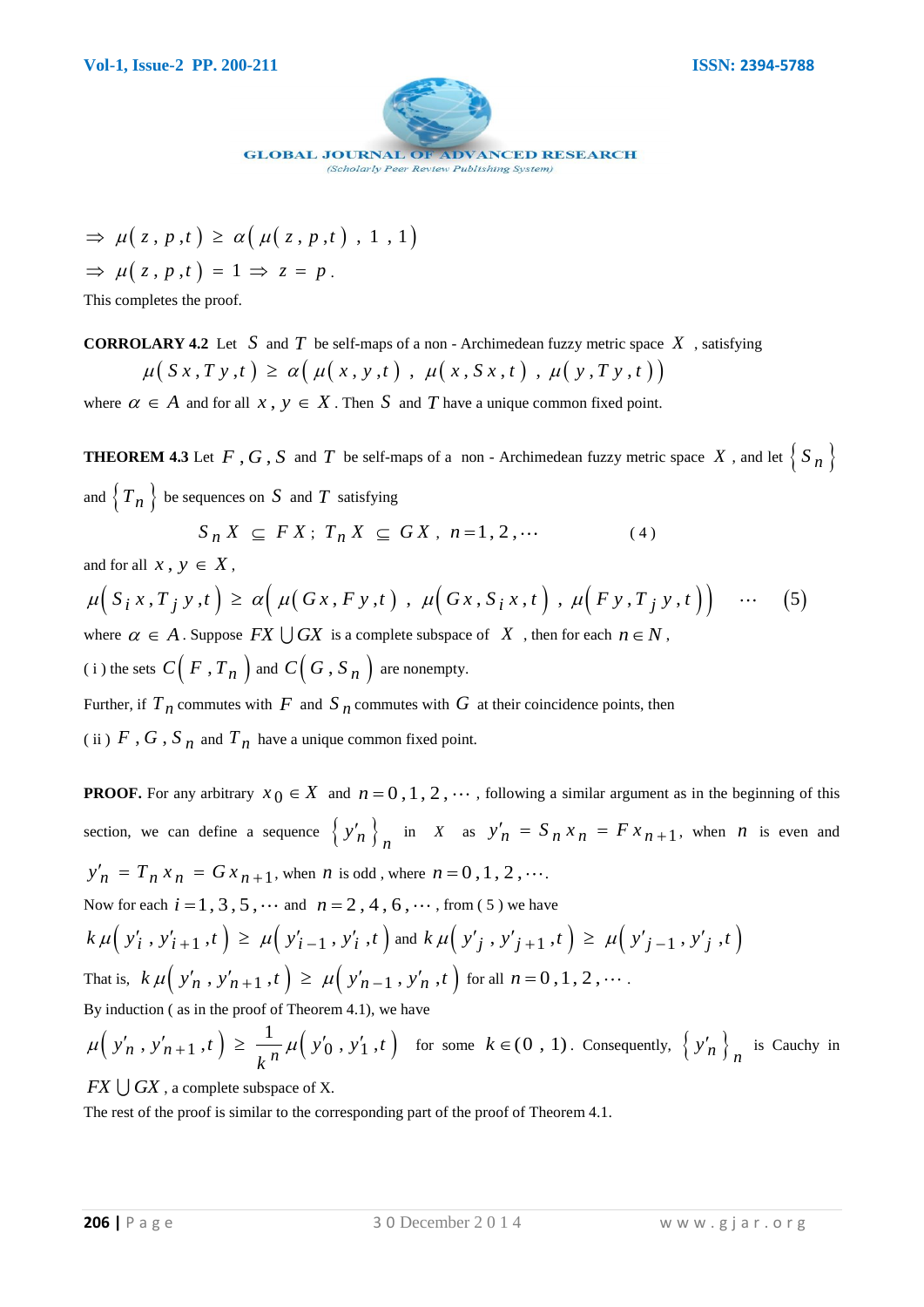

**THEOREM 4.5** Let T be an *A*-Contraction on a complete non - Archimedean fuzzy metric space *X* . Then *T* has a unique fixed point in X such that the sequence  $\left\{T \right.^n x_0\right\}$  converges to the fixed point, for any  $x_0 \in X$ .

**PROOF.** Fix  $x_0 \in X$  and define the iterative sequence  $\{x_n\}$  by  $x_n = T^n x_0$ *n*  $x_n = T^n x_0$  (equivalently,  $x_{n+1} = T x_n$ )

where  $T^{n}$  stands for the map obtained by n - time composition of T with T. Since T is an A-Contraction,  $\exists$  $\alpha \in A$  such that the definition 1.8 holds, i.e., where  $T^n$  stands for the map obtained by n - time composition of  $T$  with  $T$ . Since  $T$ <br>  $\alpha \in A$  such that the definition 1.8 holds, i.e.,<br>  $\mu(Tx, Ty, t) \ge \alpha (\mu(x, y, t) , \mu(x, Tx, t) , \mu(y, Ty, t)) \cdots (6)$ 

$$
\mu(Tx, Ty, t) \ge \alpha(\mu(x, y, t), \mu(x, Tx, t), \mu(y, Ty, t)) \cdots (6)
$$
  
for all  $x, y \in X$ . Now,

for all 
$$
x, y \in X
$$
. Now,  
\n
$$
\mu(x_n, x_{n+1}, t) = \mu(Tx_{n-1}, Tx_n, t)
$$
\n
$$
\geq \alpha \Big( \mu(x_{n-1}, x_n, t) , \mu(x_{n-1}, Tx_{n-1}, t) , \mu(x_n, Tx_n, t) \Big)
$$
\n
$$
= \alpha \Big( \mu(x_{n-1}, x_n, t) , \mu(x_{n-1}, x_n, t) , \mu(x_n, x_{n+1}, t) \Big)
$$
\n
$$
\Rightarrow k \mu(x_n, x_{n+1}, t) \geq \mu(x_{n-1}, x_n, t)
$$

Continuing this way, we get  
\n
$$
\mu\left(x_n, x_{n+1}, t\right) \ge \frac{1}{k^n} \mu\left(x_0, x_1, t\right)
$$
\n
$$
\Rightarrow \lim_{n \to \infty} \mu\left(x_n, x_{n+1}, t\right) = 1
$$

We now verify that  $\{ x_n \}$  is Cauchy sequence.

We now verify that 
$$
\{x_n\}
$$
 is Cauchy sequence.  
\n
$$
\mu\Big(x_n, x_{n+p}, t\Big) \ge \mu\Big(x_n, x_{n+1}, t\Big) * \cdots * \mu\Big(x_{n+p-1}, x_{n+p}, t\Big)
$$

$$
\Rightarrow \lim_{n \to \infty} \mu(x_n, x_{n+p}, t) \ge 1 * \dots * 1 = 1
$$
  

$$
\Rightarrow \lim_{n \to \infty} \mu(x_n, x_{n+p}, t) = 1
$$

Thus  $\{x_n\}$  is Cauchy sequence in X. Since X is complete, there exists  $x \in X$  such that  $x_n \to x$  as  $n \to \infty$ .

Again, with 
$$
x = x'
$$
 and  $y = x_n$ , the inequality (6) gives  
\n
$$
\mu(Tx, x_{n+1}, t) = \mu(Tx', Tx_n, t)
$$
\n
$$
\geq \alpha \Big( \mu(x', x_n, t) , \mu(x', Tx', t) , \mu(x_n, Tx_n, t) \Big) \qquad \forall n \in N.
$$
\nBy allowing  $n \to \infty$  and using the continuity of  $\alpha$ , we get  
\n
$$
\mu(Tx', x', t) \geq \alpha \Big( \mu(x', x', t) , \mu(x', Tx', t) , \mu(x', x', t) \Big)
$$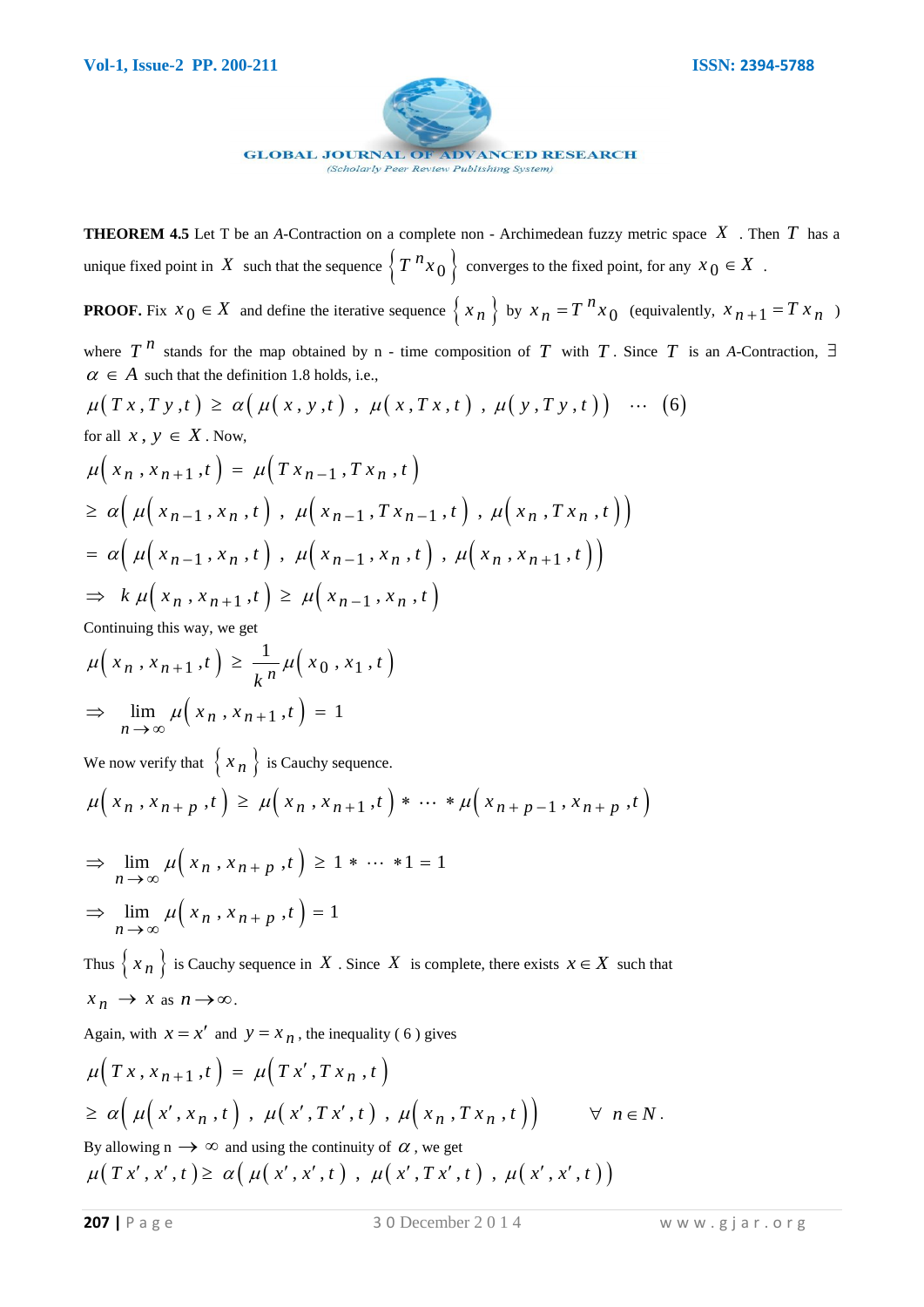

i.e., 
$$
\mu(Tx', x', t) \ge \alpha(1, \mu(Tx', x', t), 1)
$$
  
\n $k \mu(Tx', x', t) \ge 1 \Rightarrow \mu(Tx', x', t) = 1 \Rightarrow Tx' = x'.$   
\nNow, if  $w \in X$  satisfies,  $Tw = w$ , then by taking  $x = w$  and  $y = x'$  in (6) we get  
\n $\mu(w, x', t) = \mu(Tw, x', t)$   
\n $\ge \alpha(\mu(w, x', t), \mu(Tw, w, t), \mu(Tx', x', t))$   
\n $\ge \alpha(\mu(w, x', t), 1, 1)$   
\n $\Rightarrow k \mu(w, x', t) \ge 1 \Rightarrow \mu(w, x', t) = 1 \Rightarrow w = x'.$   
\nThis completes the proof.

**THEOREM 4.6** Let  $\alpha \in A$  and  $\{T_n\}$  be a sequence of self-maps on the complete non - Archimedean fuzzy metric space  $(X, \mu, *)$  such that  $\mu(T_i x, T_j y, t) \ge \alpha \Big( \mu(x, y, t) , \mu(x, T_i x, t) , \mu(y, T_j y, t) \Big) \cdots (7)$ space  $(X, \mu, *)$  such that

$$
\mu(T_i x, T_j y, t) \ge \alpha \Big( \mu(x, y, t) , \mu(x, T_i x, t) , \mu(y, T_j y, t) \Big) \cdots (7)
$$

for all  $x, y \in X$  and  $k \in (0, 1)$ . Then  $\left\{ T_n \right\}$  has a unique common fixed point in X.

**PROOF.** Taking any  $x_0 \in X$ , we define  $x_n = T_n x_{n-1}$  for each  $n \in N$ . Now from (7), we have *x x*<sub>0</sub>*x x*<sub>1</sub>*x*<sub>2</sub>*x*<sub>1</sub>*x*<sub>1</sub>*x*<sub>2</sub>*x*<sub>1</sub>*x*<sub>1</sub>*x*<sub>1</sub>*x*<sub>1</sub>*x*<sub>1</sub>*x*<sub>1</sub>*x*<sub>1</sub>*x*<sub>1</sub>*x*<sub>1</sub>*x*<sub>1</sub>*x*<sub>1</sub>*x*<sub>1</sub>*x*<sub>1</sub>*x*<sub>1</sub>*x*<sub>1</sub>*x*<sub>1</sub>*x*<sub>1</sub>*x*<sub>1</sub>*x*<sub>1</sub>*x*<sub>1</sub>*x*<sub>1</sub>*x*<sub>1</sub>*x*<sub>1</sub>*x*<sub>1</sub>*x*<sub>1</sub>*x*<sub>1</sub>*x*<sub>1</sub>*x*<sub>1</sub>*x*<sub>1</sub>

$$
\mu(x_1, x_2, t) = \mu(T_1 x_0, T_2 x_1, t)
$$
  
\n
$$
\geq \alpha \Big( \mu(x_0, x_1, t), \mu(x_0, T_1 x_0, t), \mu(x_1, T_2 x_1, t) \Big)
$$
  
\n
$$
\geq \alpha \Big( \mu(x_0, x_1, t), \mu(x_0, x_1, t), \mu(x_1, x_2, t) \Big)
$$
  
\n
$$
\Rightarrow k \mu(x_1, x_2, t) \geq \mu(x_0, x_1, t)
$$

Similarly, we have

Similarly, we have  
\n
$$
k \mu(x_2, x_3, t) \ge \mu(x_1, x_2, t)
$$
  
\n $\Rightarrow \mu(x_2, x_3, t) \ge \frac{1}{k} \mu(x_1, x_2, t) \ge \frac{1}{k^2} \mu(x_0, x_1, t)$ 

Inductively, we have

Inductively, we have  
\n
$$
\mu\left(x_n, x_{n+1}, t\right) \ge \frac{1}{k^n} \mu\left(x_0, x_1, t\right)
$$
\n
$$
\Rightarrow \lim_{n \to \infty} \mu\left(x_n, x_{n+1}, t\right) = 1
$$

We now verify that  $\{ x_n \}$  is Cauchy sequence.

We now verify that 
$$
\{x_n\}
$$
 is Cauchy sequence.  
\n
$$
\mu\Big(x_n, x_{n+p}, t\Big) \ge \mu\Big(x_n, x_{n+1}, t\Big) * \cdots * \mu\Big(x_{n+p-1}, x_{n+p}, t\Big)
$$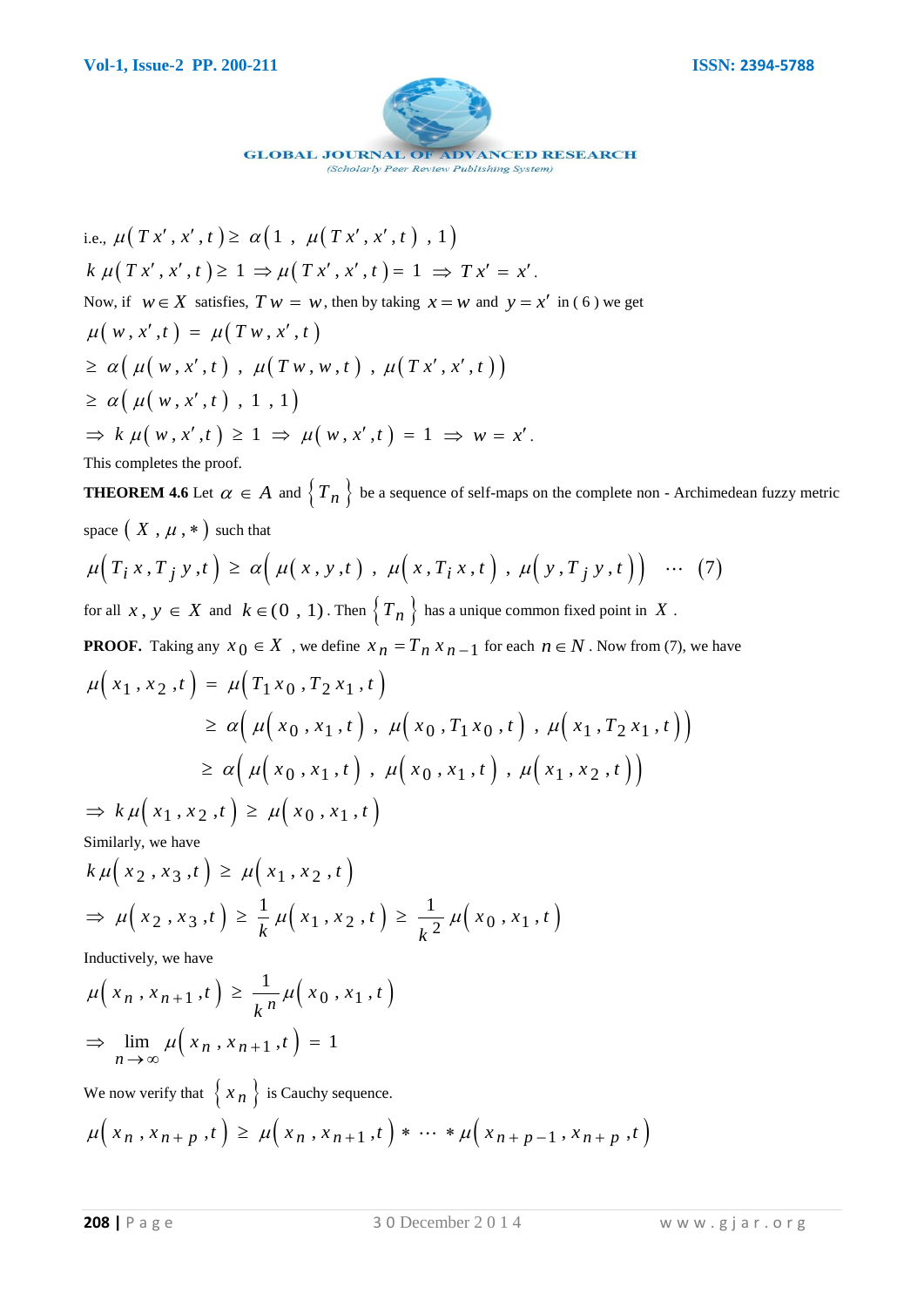

$$
\Rightarrow \lim_{n \to \infty} \mu(x_n, x_{n+p}, t) \ge 1 * \dots * 1 = 1
$$

 $\lim_{n \to \infty} \mu\left(x_n, x_{n+p}, t\right) = 1$  $\lim_{x\to\infty}\mu\Big($  $\Rightarrow \lim_{n \to \infty} \mu(x_n, x_{n+p}, t) = 1$ 

**209 |** P a g e 3 0 December 2 0 1 4 w w w . g j a r . o r g lim , , 1 1 1 *n n p* Therefore  $\{x_n\}$  is Cauchy sequence in the complete fuzzy metric space X, so it converges to  $x' \in X$ . Next,  $\mu(x', T_n x', t) \geq \mu(x', x_{m+1}, t) * \mu(x_{m+1}, T_n x', t)$  $=\mu(x', x_{m+1}, t) * \mu(T_{m+1} x_m, T_n x', t)$  $\mu(x', T_n x', t) \ge \mu(x', x_{m+1}, t) * \mu(x_{m+1}, T_n x', t)$ <br>=  $\mu(x', x_{m+1}, t) * \mu(T_{m+1} x_m, T_n x', t)$ <br> $\ge \mu(x', x_{m+1}, t) * \alpha(\mu(x_m, x', t), \mu(T_{m+1} x_m, x_m, t), \mu(T_n x', x', t))$ =  $\mu(x, x_{m+1},t) * \mu(T_{m+1}x_m, T_n x, t)$ <br>  $\geq \mu(x', x_{m+1},t) * \alpha(\mu(x_m, x',t), \mu(T_{m+1}x_m, x_m, t), \mu(T_n x', x', t))$ <br>  $\geq \mu(x', x_{m+1},t) * \alpha(\mu(x_m, x',t), \mu(x_{m+1}, x_m, t), \mu(T_n x', x', t))$  $\geq \mu(x', x_{m+1}, t) * \alpha(\mu(x_m, x', t), \mu(x_{m+1}, x_m, t), \mu(T_n x', x', t))$ 

Letting  $m \rightarrow \infty$ , recalling that  $\alpha$  is continuous on  $\mathbb{R}^3_+$ , we obtain

$$
\mu\Big(T_n x', x', t\Big) \ge \mu\Big(x', x', t\Big) * \alpha\Big(\mu\Big(x', x', t\Big), \mu\Big(x', x', t\Big), \mu\Big(T_n x', x', t\Big)\Big)
$$
  
\n
$$
\Rightarrow \mu\Big(T_n x', x', t\Big) \ge \alpha\Big(1, 1, \mu\Big(T_n x', x', t\Big)\Big)
$$
  
\n
$$
\Rightarrow \mu\Big(T_n x', x', t\Big) = 1 \Rightarrow T_n x' = x' \quad \forall n \in N.
$$

For uniqueness of the fixed point x, we suppose  $T_n$   $y = y$  for some  $y \in X$  and for all  $n \in N$ .

Then by (7), we have  
\n
$$
\mu(x', y, t) = \mu(T_i x', T_j y, t)
$$
\n
$$
\geq \alpha \Big( \mu(x', y, t) , \mu(x', T_i x', t) , \mu(y, T_j y, t) \Big)
$$
\n
$$
= \alpha \Big( \mu(x', y, t) , 1 , 1 \Big) \Rightarrow x' = y.
$$

**THEOREM 4.7** Let X be a set with two non - Archimedean fuzzy metrics  $\mu$  and  $\partial$  satisfying the following conditions:

(i)  $\mu(x, y, t) \ge \partial(x, y, t)$  for all  $x, y \in X$ .

(ii)  $X$  is complete with respect to  $\mu$ .

(iii)  $S$ ,  $T$  are self maps on  $X$ , such that  $T$  is continuous with respect to  $\mu$  and

is complete with respect to 
$$
\mu
$$
.  
\n*T* are self maps on *X*, such that *T* is continuous with respect to  $\mu$  and  
\n $\partial(Tx, Sy, t) \ge \alpha(\partial(x, y, t), \partial(x, Tx, t), \partial(y, Sy, t))$ 

for all  $x, y \in X$  and for some  $\alpha \in A$ .

Then  $S$  and  $T$  have a unique common fixed point.

**PROOF.** Take any  $x_0 \in X$ . For each  $n \in N$ , we define  $x_n = S x_{n-1}$ , when *n* is even and  $x_n = T x_{n-1}$ , when  $n$  is odd. Then, by inequality in the above condition (iii) we get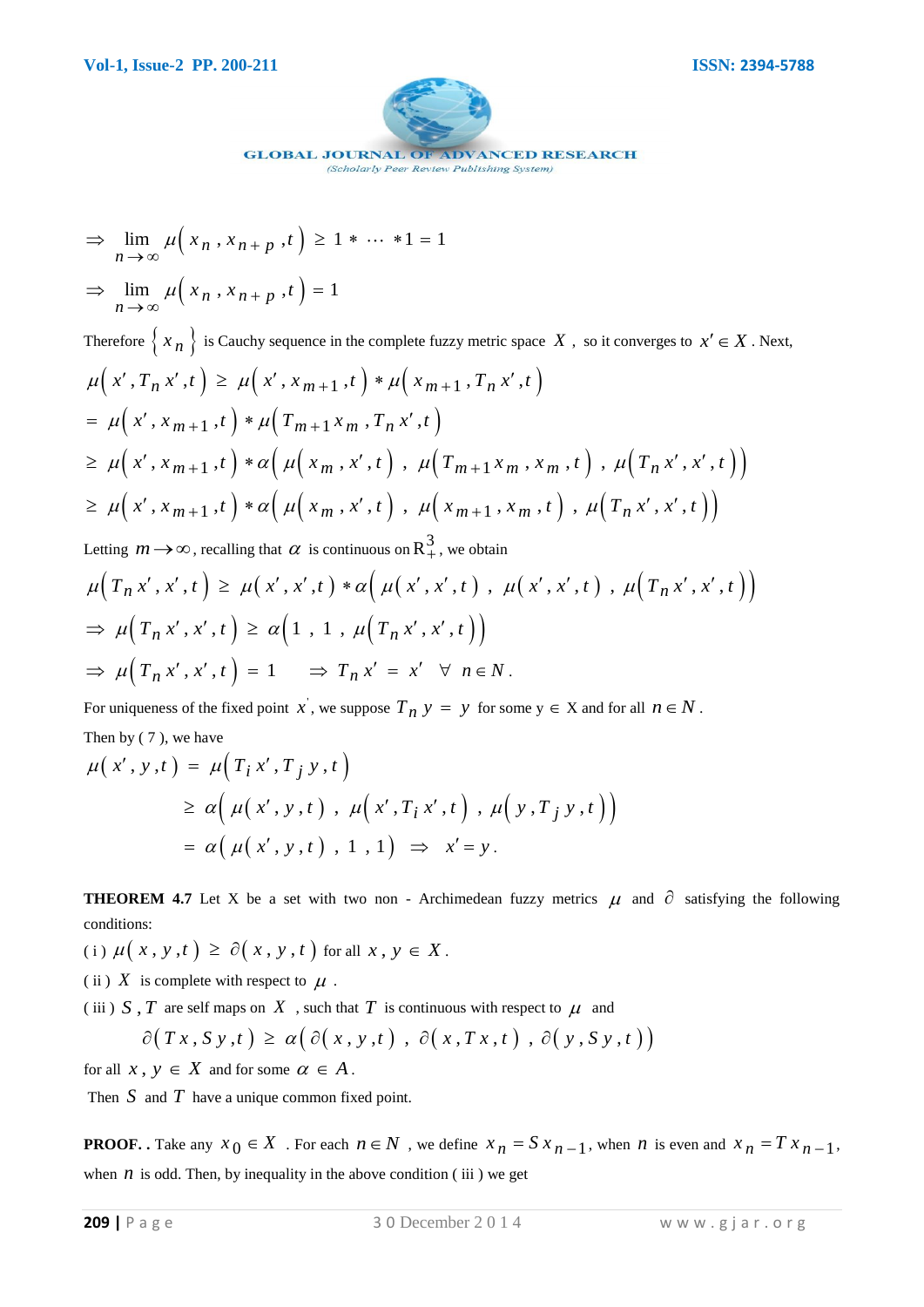

(Scholarly Peer Review Publishing System)

$$
\partial(x_1, x_2, t) = \partial(Tx_0, Sx_1, t)
$$
\n
$$
\geq \alpha \Big( \partial(x_0, x_1, t) , \partial(x_0, Tx_0, t) , \partial(x_1, Sx_1, t) \Big)
$$
\n
$$
\geq \alpha \Big( \partial(x_0, x_1, t) , \partial(x_0, x_1, t) , \partial(x_1, x_2, t) \Big)
$$
\n
$$
\Rightarrow k \partial(x_1, x_2, t) \geq \partial(x_0, x_1, t)
$$
\nIn general, for any  $n \in N$  we get (as in the proof of the of the previous theorem) that\n
$$
\partial(x_n, x_{n+1}, t) \geq \frac{1}{k^n} \partial(x_0, x_1, t) \text{ for some } k \in (0, 1).
$$
\n
$$
\Rightarrow \mu(x_n, x_{n+1}, t) \geq \partial(x_n, x_{n+1}, t) \geq \frac{1}{k^n} \partial(x_0, x_1, t) \text{ for some } k \in (0, 1).
$$
\n
$$
\Rightarrow \lim_{n \to \infty} \mu(x_n, x_{n+1}, t) = 1
$$
\nThis implies that  $\{x_n\}$  is a Cauchy sequence in X with respect to  $\mu$  and hence by condition (ii), we have\n
$$
\lim_{n \to \infty} \mu(x_n, x', t) = 1 \text{ for some } x' \in X.
$$
\nSince T is given to be continuous with the respect to  $\mu$  we have\n
$$
1 = \lim_{n \to \infty} \mu(x_{2n+1}, x', t) = \lim_{n \to \infty} \mu(Tx_{2n}, x', t) = \mu(Tx', x', t)
$$
\n
$$
\Rightarrow Tx' = x'.
$$
\nNow, by condition (iii)\n
$$
\partial(x', Sx', t) = \partial(Tx', Sx', t)
$$
\n
$$
\geq \alpha \Big( \partial(x', x', t) , \partial(x', Tx', t) , \partial(x', Sx', t) \Big)
$$
\n
$$
\Rightarrow Sx' = x'.
$$
\nNow, by condition (iii)\n
$$
\partial(x, s, x', t) = \partial(Tx', Sx', t)
$$
\n
$$
\geq \alpha \Big( \partial(x', x', t) , \partial(x, Tx, t) , \partial(x, Sx', t) \Big)
$$
\n<math display="</math>

In general, for any 
$$
n \in N
$$
 we get ( as in the proof of the of the previous theorem) that  
\n
$$
\partial \left(x_n, x_{n+1}, t\right) \ge \frac{1}{k^n} \partial \left(x_0, x_1, t\right) \text{ for some } k \in (0, 1).
$$
\n
$$
\Rightarrow \mu \left(x_n, x_{n+1}, t\right) \ge \partial \left(x_n, x_{n+1}, t\right) \ge \frac{1}{k^n} \partial \left(x_0, x_1, t\right) \text{ (By the condition (i))}
$$

$$
\Rightarrow \mu(x_n, x_{n+1}, t) \geq \mathcal{O}(x_n, x_{n+1}, t) \geq \frac{1}{k} \mathcal{O}(x_0, x_1, t)
$$
 (By the cond)  

$$
\Rightarrow \lim_{n \to \infty} \mu(x_n, x_{n+1}, t) = 1
$$

This implies that  $\{x_n\}$  is a Cauchy sequence in X with respect to  $\mu$  and hence by condition (ii), we have  $\lim_{n \to \infty} \mu\left(x_n, x', t\right) = 1$  $\mu(x_n, x', t)$  $\lim_{n \to \infty} \mu(x_n, x', t) = 1$  for some  $x' \in X$ .

Since  $T$  is given to be continuous with the respect to  $\mu$  we have

Since 
$$
T
$$
 is given to be continuous with the respect to  $\mu$  we have  
\n
$$
1 = \lim_{n \to \infty} \mu\Big(x_{2n+1}, x', t\Big) = \lim_{n \to \infty} \mu\Big(Tx_{2n}, x', t\Big) = \mu\Big(Tx', x', t\Big)
$$
\n
$$
\Rightarrow Tx' = x'.
$$
\nNow, by condition (iii)  
\n
$$
\partial\Big(x', S x', t\Big) = \partial\Big(T x', S x', t\Big)
$$

$$
\begin{aligned} S\,x',t\, &= \partial\big(\,T\,x'\,,\,S\,x'\,,\,t\,\big) \\ &\geq \alpha\big(\,\partial\big(\,x'\,,\,x'\,,\,t\,\big)\,\,,\,\partial\big(\,x'\,,\,T\,x'\,,\,t\,\big)\,\,,\,\partial\big(\,x'\,,\,S\,x'\,,\,t\,\big)\,\big) \\ &= \alpha\big(\,1\,\,,\,\,1\,\,,\,\partial\big(\,x'\,,\,S\,x'\,,\,t\,\big)\,\big) \end{aligned}
$$

 $\Rightarrow$  *S x'* = *x'*.

Thus  $x'$  is a common fixed point of  $S$  and  $T$ .

For the uniqueness, let y be any common fixed point of  $S$  and  $T$  in  $X$ . Then by condition (iii),

$$
\partial(x, y, t) = \partial(Tx, Sy, t)
$$
  
\n
$$
\partial(x', y, t) = \partial(Tx', Sy, t)
$$
  
\n
$$
\geq \alpha \big( \partial(x, y, t) , \partial(x, Tx, t) , \partial(y, Sy, t) \big)
$$
  
\n
$$
= \alpha \big( \partial(x, y, t) , 1 , 1 \big)
$$
  
\n
$$
\Rightarrow \partial(x, y, t) = 1 \Rightarrow x = y.
$$
  
\nThis completes the proof.

This completes the proof.